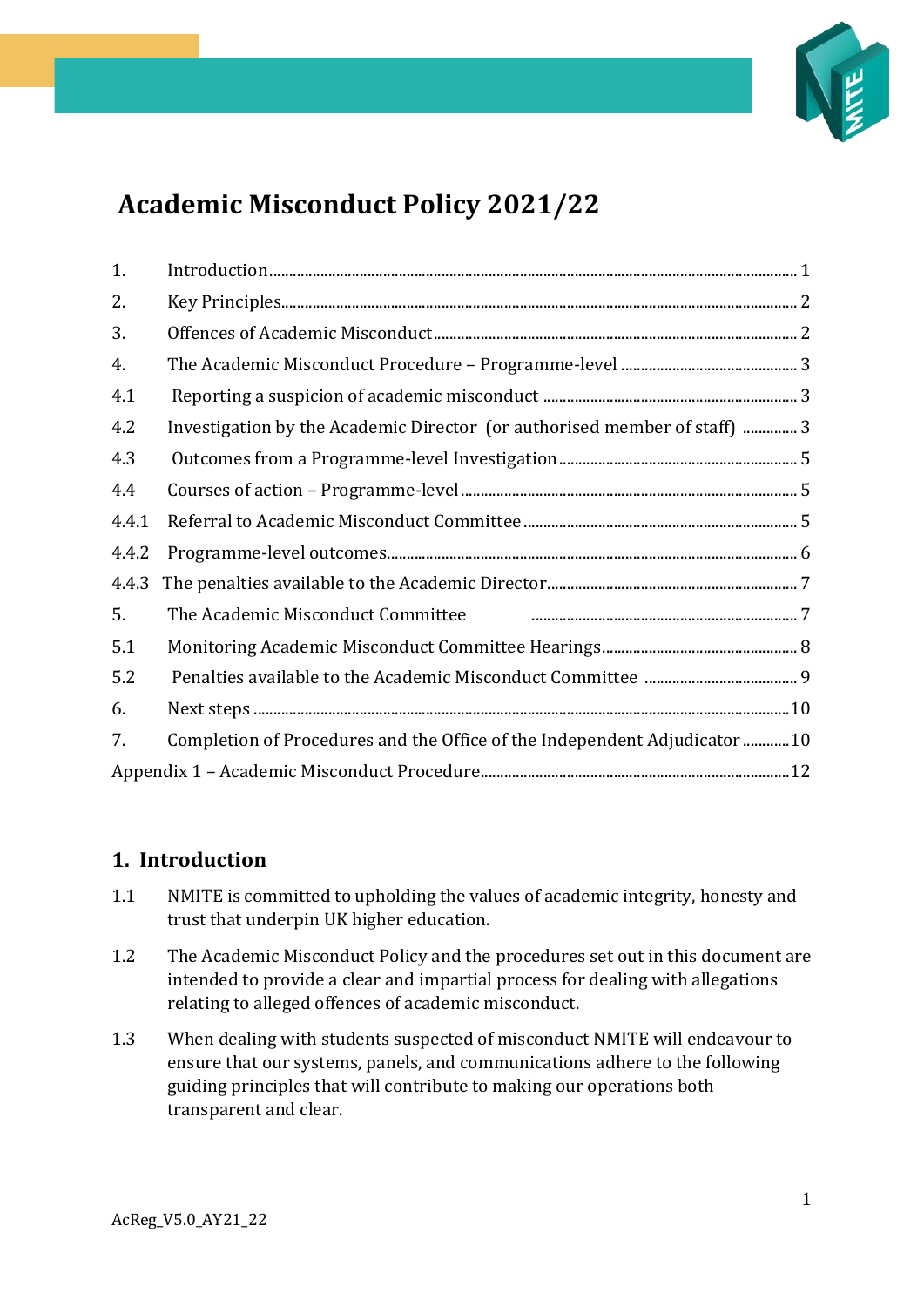

# <span id="page-1-0"></span>**2. Key Principles**

- 2.1 Any inappropriate activity or behaviour by a student which may give that student, or another student, an unpermitted/unfair advantage in any form of summative assessment (i.e.: it contributes to a module mark and/or progression decision) is considered to be an act of academic misconduct and is not permitted. Any such action(s) will be considered under this Academic Misconduct Policy, and if proven will result in penalties.
- 2.2 Formative assessment is primarily designed to give feedback on progress and inform development but does not contribute to a module mark. If the affected work does not count towards an award, a transcript mark or a progression decision, the problematic work should normally be addressed by specific and extensive feedback on the issue that is the subject of concern. This is to ensure change of behaviour and act as a preventative and supportive measure for students.
- 2.3 All students will be provided with advice and guidance as to what constitutes academic misconduct both during Induction when they join NMITE, and at regular intervals thereafter, and academic staff will make them aware of the possible outcomes of action constituting academic misconduct. Students have a responsibility to ensure they attend such sessions and engage with the support provided to them in this regard.
- 2.4 Students must take responsibility for the originality and integrity of their own work, including asking for clarification of assessment requirements as necessary.
- 2.5 Students are responsible for ensuring that they inform NMITE of any extenuating circumstances that they consider are affecting their ability to undertake an assessment at the earliest opportunity, to ensure appropriate support can be provided. The existence of Extenuating Circumstances will not be accepted as a reason for a student committing academic misconduct as students can seek support via the Extenuating Circumstances Policy.
- 2.6 It is not necessary to prove intention to commit academic misconduct in order to make a finding of academic misconduct. However, proven intent to commit academic misconduct may be considered an aggravating factor when determining a penalty.

# <span id="page-1-1"></span>**3. Offences of Academic Misconduct**

- 3.1 The following is a non-exhaustive list of examples of academic misconduct:
	- i. **Plagiarism**: representing another person's work or ideas as one's own. For example, by failing to correctly acknowledge others' ideas and work as sources of information in an assignment and neglecting use of quotation marks. This also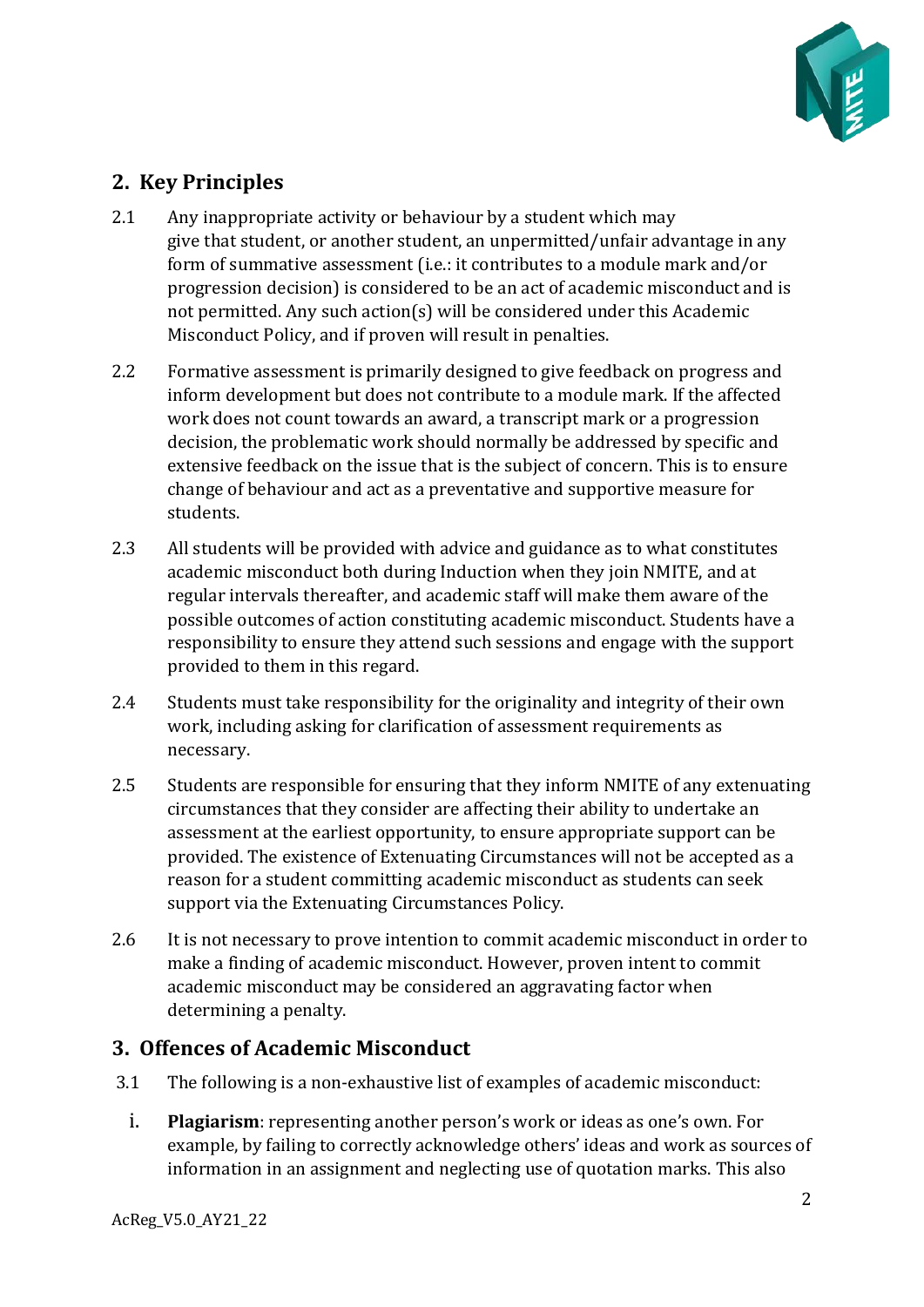

applies to the use of graphical material, calculations etc - in that plagiarism is not limited to text-based sources.

- ii. **False Authorship**: where a student is not the author/creator of the work they have submitted as their own for assessment. This may include a student submitting the work of another student. This may also include the submission of work that has been produced (in whole or in part) by another student or third party. (Guidance on team assessments can be found in the Assessment Policy.)
- iii. **Collusion**: cooperation in order to gain an unpermitted advantage. This may occur where students have consciously collaborated on a piece of work, in part or whole, and passed it off as their own individual efforts or where one student has authorised another to use their work, in part or whole, and to submit it as their own.
- iv. **Misconduct in scheduled/time-limited assessments:** including, for example, when a student copies work from another student; obtains or offers any other improper assistance from or to another student (or any other person unless an approved reader or scribe); has with them any unauthorised book (including mathematical tables), manuscript or loose papers of any kind, unauthorised electronic devices (e.g. mobile telephones, smart watches) or any source of unauthorised information; allows themself to be impersonated or impersonates another student.
- v. **Fabrication or misrepresentation**: the presentation of fabricated data, results, references, evidence or other material or misrepresentation of the same. Including, for example, falsely claiming to have carried out experiments, observations; falsely claiming to have obtained results or other evidence; submitting a false Extenuating Circumstances claim where the claim and/or evidence has been fabricated/falsified.

# <span id="page-2-0"></span>**4. The Academic Misconduct Procedure – Programme-level**

### <span id="page-2-1"></span>**4.1 Reporting a suspicion of academic misconduct**

Where a member of staff suspects that academic misconduct has taken place, they will report the matter in writing to the Academic Director or delegate, providing reasons and any relevant evidence.

### <span id="page-2-2"></span>**4.2 Investigation by the Academic Director or delegate (or authorised member of staff)**

- 4.2.1 The Academic Director or delegate will consider the evidence and may question people appropriately to gain additional information.
- 4.2.2 They will ask the student to attend a meeting, giving the student a minimum of 5 working days notice of the meeting, and advise them of their right to have a supporter attend the meeting with them.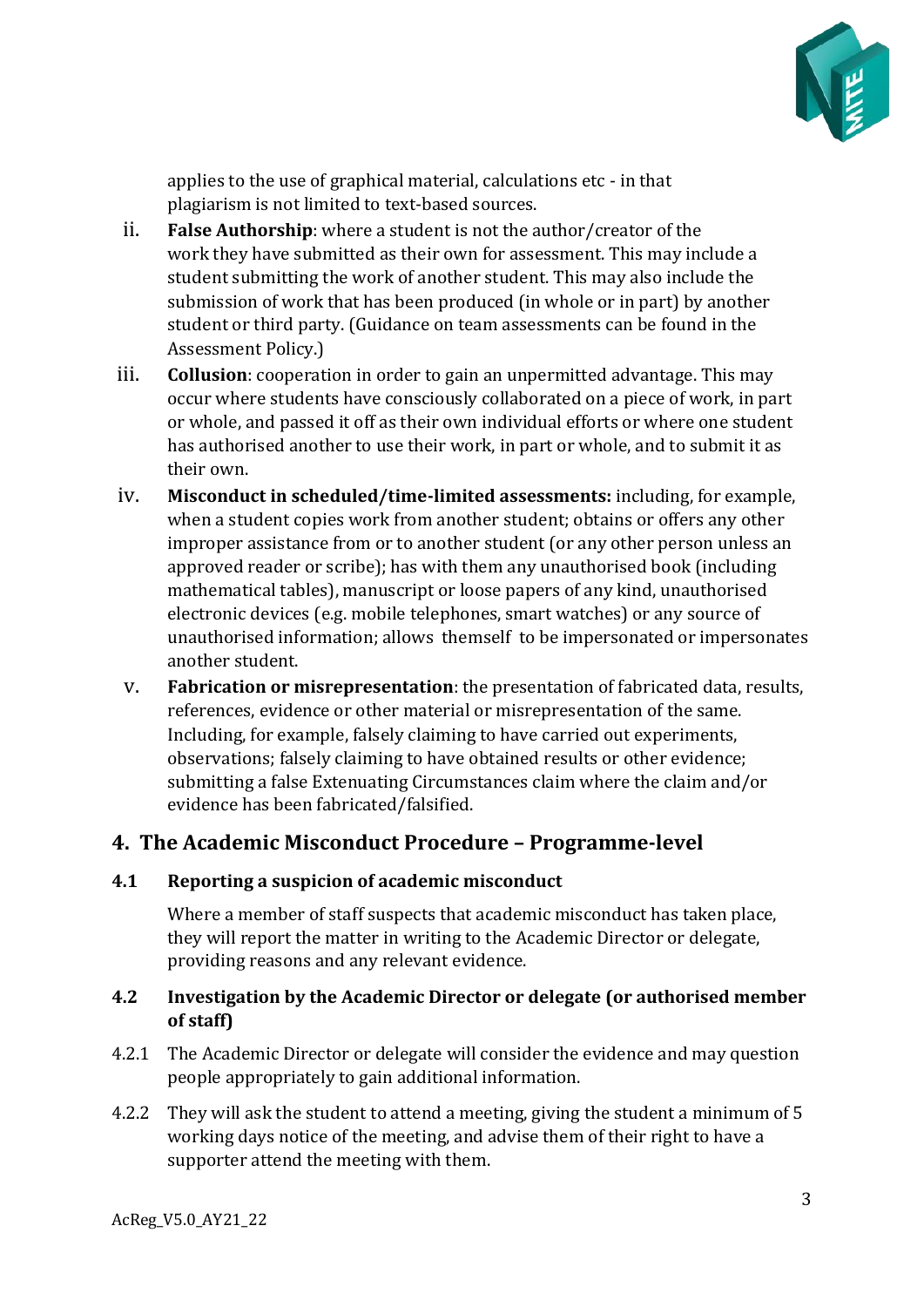

- 4.2.3 The supporter must be either a fellow student or a member of NMITE staff. The supporter may take notes on the student's behalf, make representations on the student's behalf, and ask questions, but may not answer questions on the student's behalf. The supporter cannot attend the meeting in the student's absence.
- 4.2.4 The student must inform the Academic Director or delegate who will be attending as their supporter in advance of the meeting.
- 4.2.5 If the student does not respond to a written request to attend the meeting, the Academic Director or delegate may continue with the meeting without the student's involvement and (provided the student has been given adequate opportunity to make representations) make a decision. The student will be sent written notification of the outcome.
- 4.2.6 The meeting will be attended by a third-party, such as a module leader, Personal Tutor or a member of Registry staff, to take notes.
- 4.2.7 The student will be notified in advance of the meeting of the people who will be attending the meeting.
- 4.2.8 Ordinarily, the student will be provided with the evidence of suspected misconduct in advance of the meeting, so the student is clear regarding the allegations. However, in cases where the Academic Director or delegate believes it more appropriate to inform the student of the details of the allegation in person, it will be ensured that the student is not put at a disadvantage as a result.
- 4.2.9 In the meeting the Academic Director or delegate will:
	- i. Ensure the student is aware of the definition of academic misconduct.
- ii. Outline the procedure and possible outcomes relating to the alleged Academic Misconduct.
- iii. Explain the reasons for suspecting the student of academic misconduct and ask if the student understands these reasons. All material relating to the case should be made available to the student.
	- For cases of suspected plagiarism, where possible, the evidence will refer to the student's assessment and (unless unavailable for good reason) the original source(s) to demonstrate the extent of any plagiarism.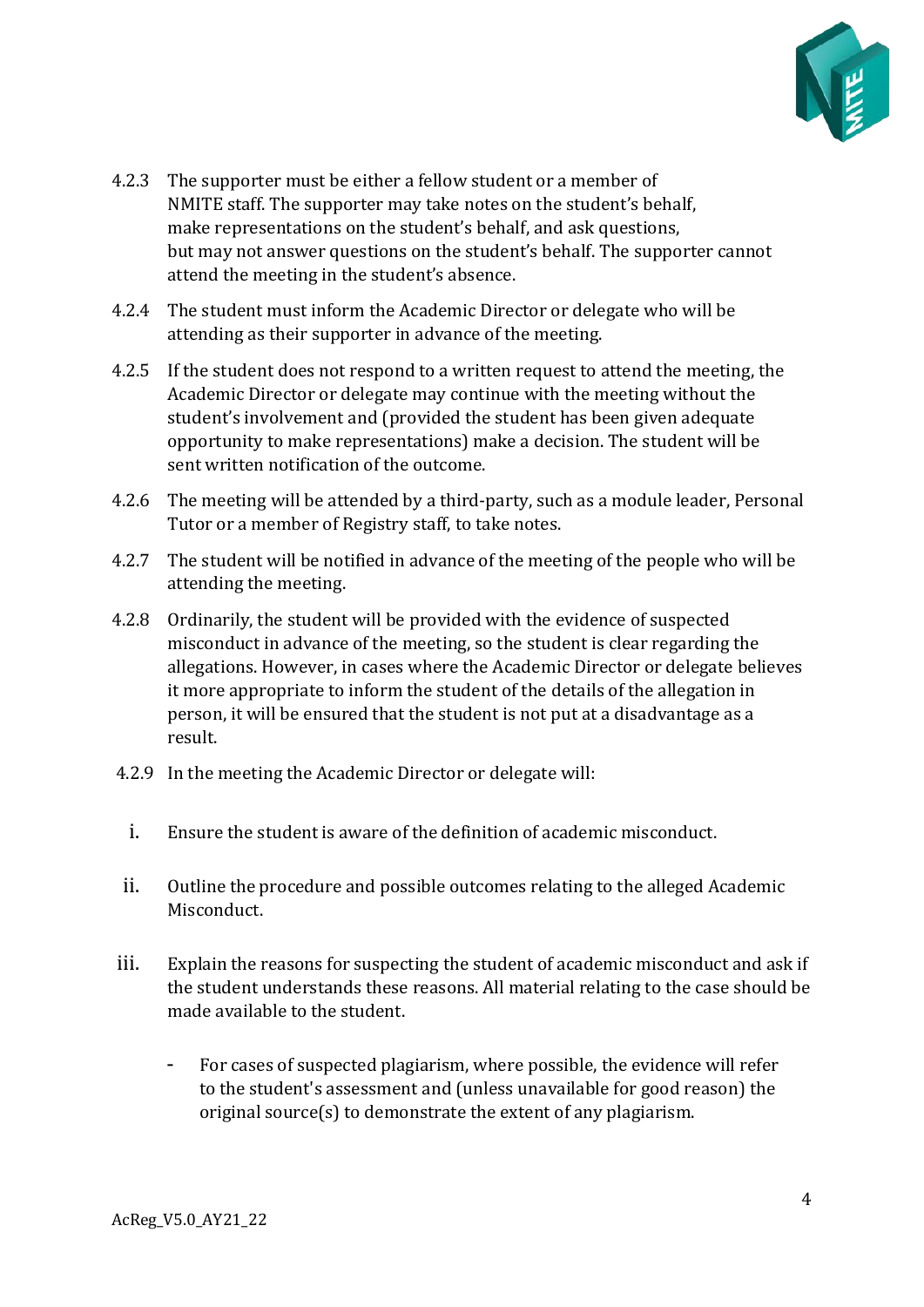

- For cases where the authorship of the assessment is contested, the meeting will be conducted in the manner of oral questioning: the student will be asked questions regarding the assessment involved in the allegation. This will not be used as a form of assessment, only as a form of questioning as part of the investigation. Questions will be designed to give the student the opportunity to demonstrate that they are the sole author of the piece of work. Students may be requested to provide drafts of their work and explain the development of the assessment. For these cases it is recommended a subject specialist is present at the meeting.
- iv. Ask the student about any **training/guidance** they had received relating to academic misconduct and, in the case of suspected plagiarism, determine whether or not, upon submission of the piece of work, the student had declared that the work was their own.
- v. Ask the student to **respond to the allegations.**
- 4.2.10 Once the meeting has taken place and the student has provided their response, the Academic Director or delegate will **write** to the student, summarising the case and giving their decision for further action.

### <span id="page-4-0"></span>**4.3 Outcomes from a Programme-level Investigation**

- 4.3.1 Decision of the Academic Director or delegate
	- i. If the Academic Director or delegate is satisfied that academic misconduct has **not** taken place, no further action will be taken in relation to the case and no formal record of the issue will be kept. The student will be informed of this outcome in writing.

or,

ii. If the Academic Director or delegate is satisfied, on the balance of probabilities, that academic misconduct **has** occurred, one of the following courses of action will apply and the student will be notified of the outcome in writing.

### <span id="page-4-1"></span>**4.4 Courses of action – Programme-level**

#### <span id="page-4-2"></span>**4.4.1 Referral to Academic Misconduct Committee**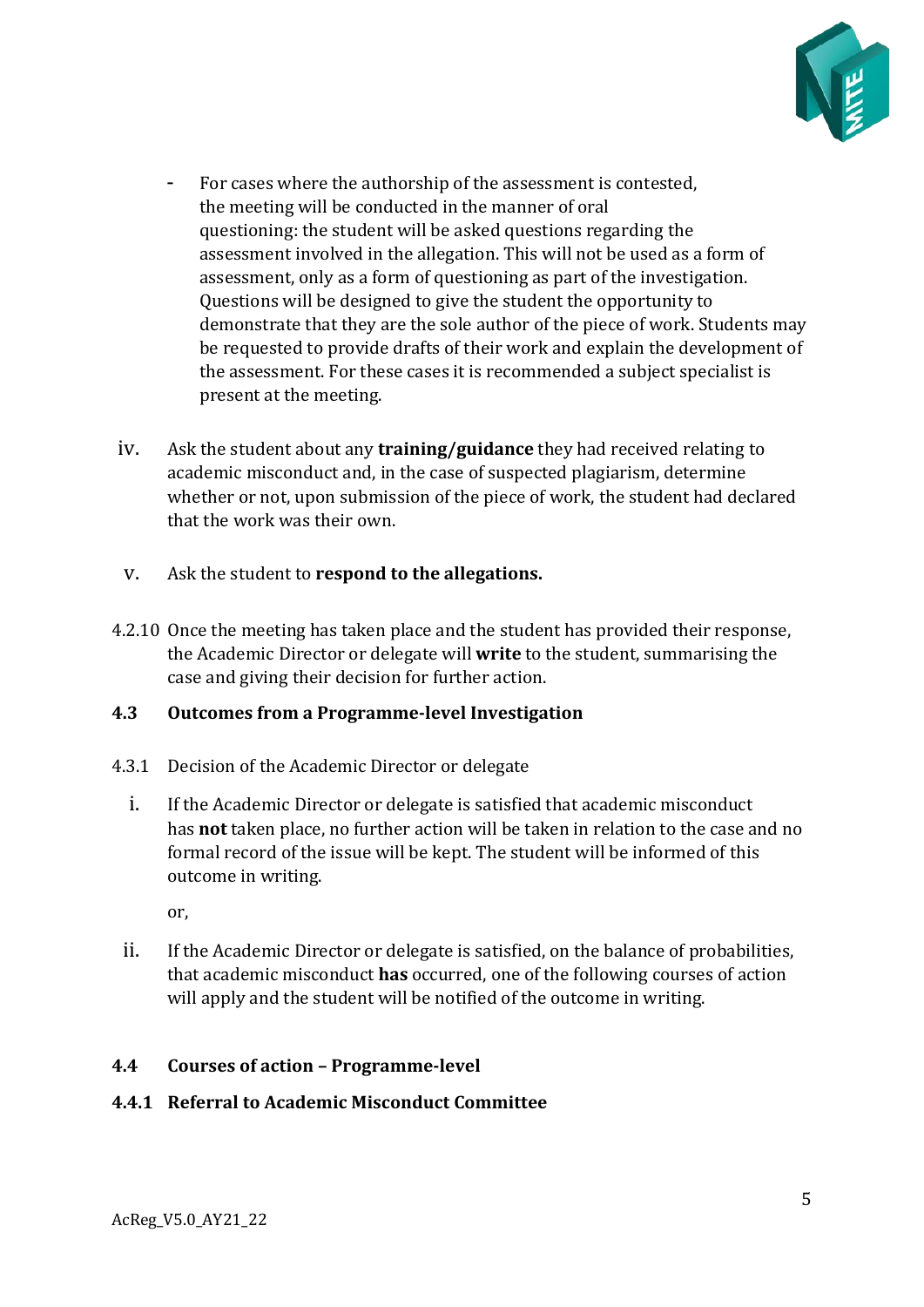

i. Where the student has a previous case of academic misconduct recorded against them where the first instance was not the result of Poor Academic Practice (and where the second/subsequent offence has occurred after the procedures for the first offence have been completed. If multiple instances are discovered and investigated at the same time or an instance occurs before the conclusion of the first academic misconduct meeting, this should be considered as one instance).

and/or,

- ii. Where the Academic Director or delegate believes an appropriate penalty for the instance is not available to them under this Policy.
- 4.4.1.1 In either or both of (i) and (ii) above, the Academic Director or delegate will forward the decision letter and supporting evidence to the Academic Misconduct Committee for the case to be heard by a panel. This referral must be made within 10 working days of the student being notified of the final decision.
- 4.1.1.2 Where a case is referred to the Academic Misconduct Committee, the Academic Director or delegate will inform the relevant Assessment Board. The Assessment Board must defer consideration of the work in question until the Committee has made a decision on the case. The results for modules unaffected by the suspected misconduct should be considered by the Assessment Board and released to the student in the usual manner.

### <span id="page-5-0"></span>**4.4.2 Programme-level outcomes**

- i. If the Academic Director or delegate is satisfied that the academic misconduct came about because of a lack of understanding of good academic practice or convention (subject to the following paragraph), the student will receive a written caution.
	- This will be recorded on the student's record as a case of Poor Academic Practice and reported to the Academic Misconduct Committee at the same time that the student is notified of the decision.
	- A penalty will not be imposed although the lower standard of the piece of work is likely to be reflected in the mark awarded. The Academic Director or delegate (or nominee) will provide the student with relevant guidance to enable the student to develop their understanding of good practice. Should a further allegation of academic misconduct occur subsequent to a finding of Poor Academic Practice, this will be investigated by the Academic Director or delegate as a first instance.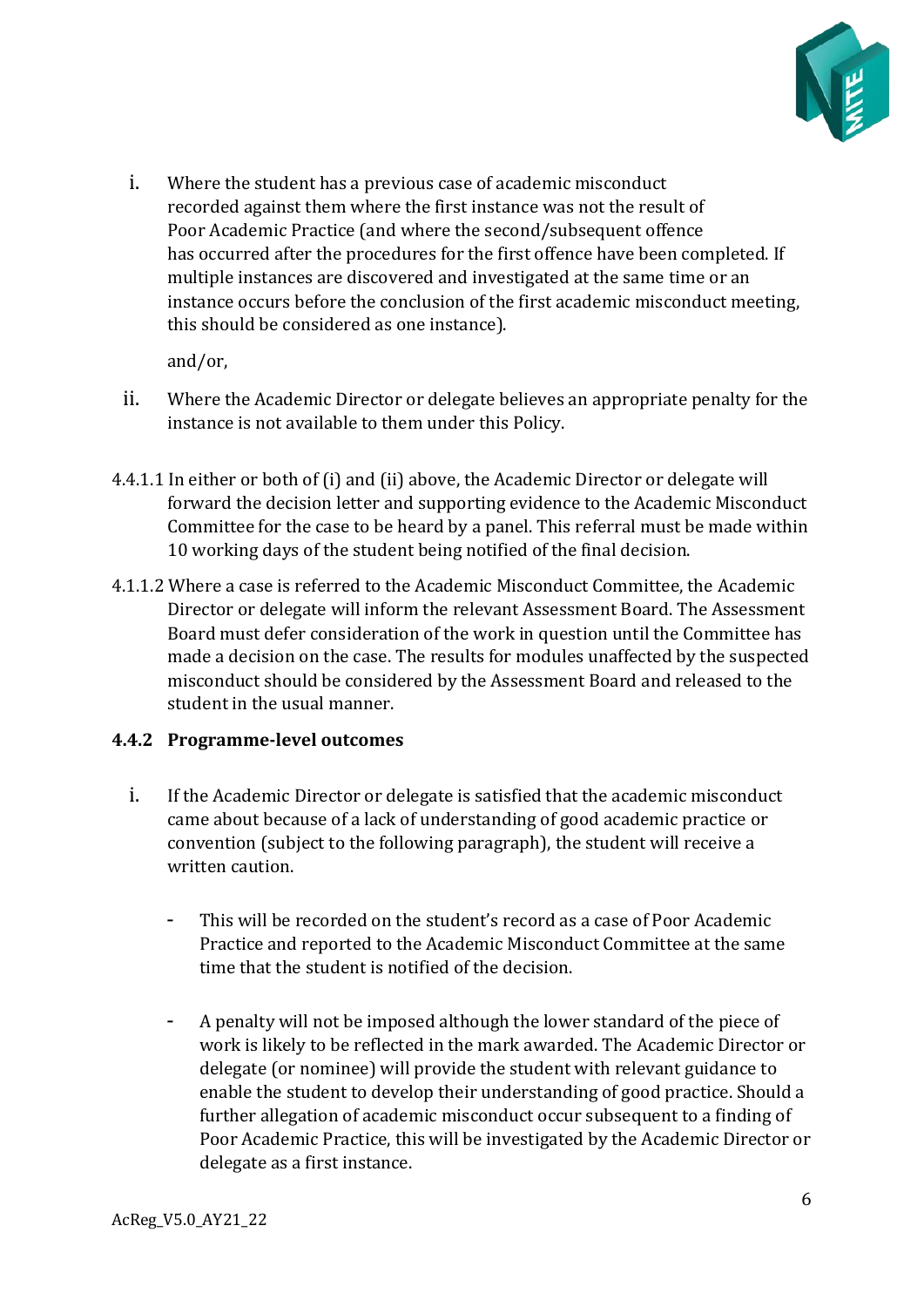

or,

- ii. If the Academic Director or delegate is satisfied that the student had been provided with the appropriate information and guidance on how to develop skills about such practice and, in all the circumstances, could reasonably be expected to avoid the academic misconduct, a penalty will be imposed.
	- The matter will be recorded on the student's record as a case of Academic Misconduct and reported to the Academic Misconduct Committee at the same time that the student is notified of the decision.
	- If appropriate, the student will also be provided with relevant guidance to enable them to develop his or her understanding of good practice. All penalties should be appropriate and proportionate, taking into account all the evidence presented and the impact of the penalty.

### <span id="page-6-0"></span>**4.4.3 The penalties available to the Academic Director or delegate**

- i. **A written warning**. (Where relevant, the lower standard of the piece of work is likely to be reflected in the mark awarded but no further penalty will be imposed).
- ii. **A mark of zero for the specific material**which is the subject of the academic misconduct or where the material does not constitute a specific paragraph or section. The amount of material deemed to be subject to academic misconduct is a matter of academic judgment.
- iii. **An overall percentage reduction** to the piece of work reflecting the percentage of the work which is the subject of the academic misconduct as determined by the Academic Director or delegate. The amount of material deemed to be subject to academic misconduct is a matter of academic judgment.
- iv. **A mark of zero for the entire piece of assessment** in which the academic misconduct has occurred.
- v. **A mark of zero for the entire module** in which the academic misconduct has occurred.

# <span id="page-6-1"></span>**5. The Academic Misconduct Committee**

Ordinarily, cases will be heard by a panel in a formal hearing; the panel will comprise three members, including the Academic Registrar and the Provost, with one appointed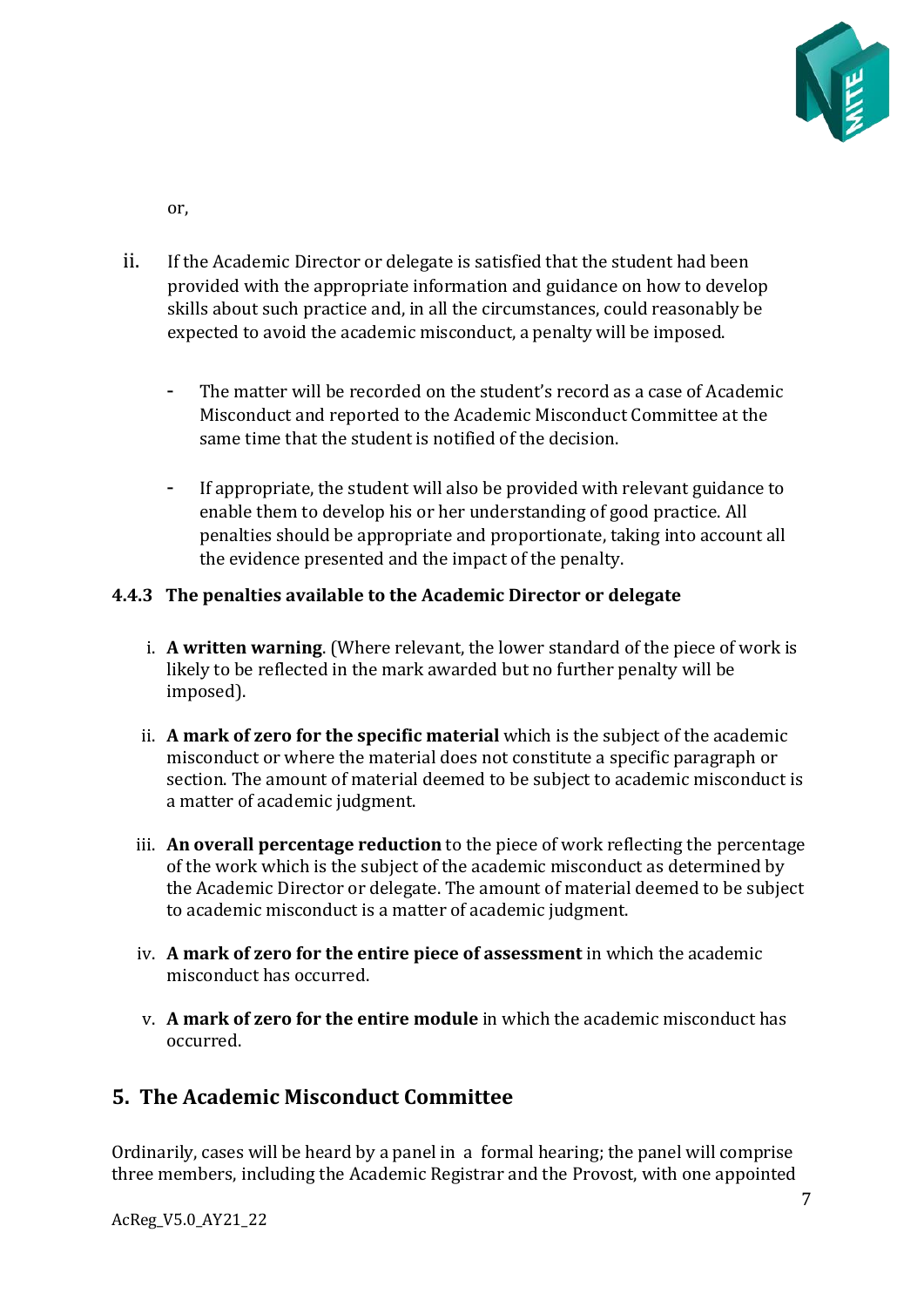

as Chair. The third member will be a trained student representative or, where no student representative is available, an academic staff member. The student whose case is being heard may insist that the panel does or does not include a student representative.

- <span id="page-7-0"></span>5.1 Monitoring Academic Misconduct Committee Hearings
- 5.1.1 The student will be given a minimum of 5 working days' written notice of their Academic Misconduct Committee hearing.
- 5.1.2 The Programme representative(s) are required to attend to present their case. If the student is unable to attend for good reason, they may elect to make written representations and have the case heard *in absentia*, and the Chair will have a duty to ensure that the members of the panel are fully aware of all the facts including the points made in the student's statement.
- 5.1.3 The documentation for the hearing will be circulated in advance of the meeting and will include the Academic Director or delegate's decision letter and supporting evidence. The student will be invited to submit a written statement for inclusion in the documentation.
- 5.1.4 All attendees will normally have access to the same documentary and verbal evidence, although an exceptional arrangement may be made at the discretion of the Chair, if a student wishes to request that additional evidence be made available to the panel only (e.g. properly certified medical evidence that the student felt unable to share with the Programme team).
- 5.1.5 If the student has a previous case of Academic Misconduct on their record, the panel will only be told of this after a verdict is reached but before a penalty is decided upon (if appropriate).
- 5.1.6 Both the representative and the student may invite witnesses to attend and the student is entitled to bring a supporter to the hearing. The supporter must be either a fellow student or a member of NMITE staff. The supporter may take notes on the student's behalf, make representations on the student's behalf, and ask questions, but may not answer questions on the student's behalf. The student may be asked to choose a different supporter if, for example, it is perceived that the chosen supporter may cause a conflict of interest or if their presence may prejudice the meeting. The supporter cannot attend the meeting in the student's absence.
- 5.1.7 The names and roles of those attending, whether as supporter or witness, must be notified to the Academic Misconduct Committee, via the contact details provided in the Call to Hearing Letter at least three working days in advance of the hearing.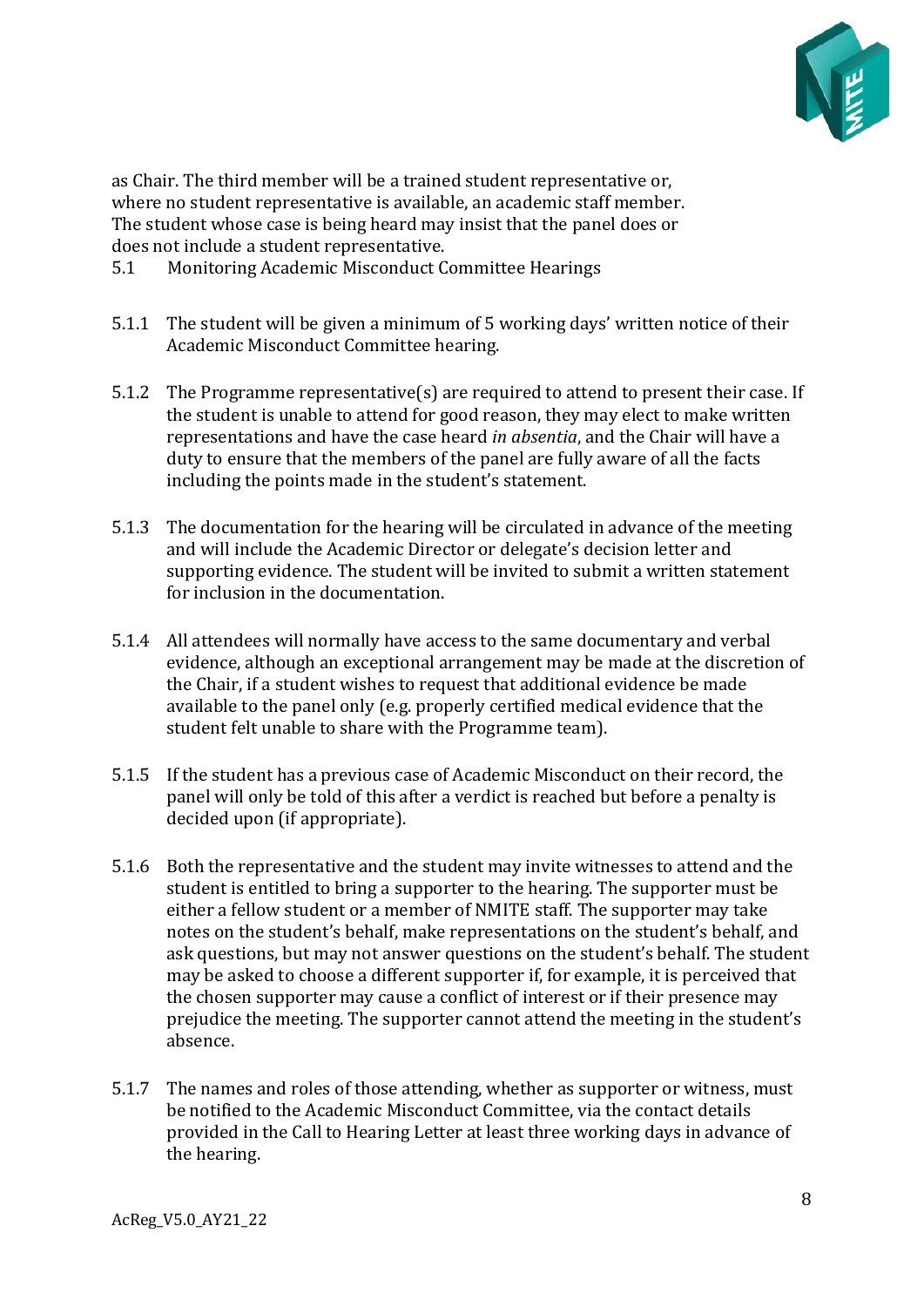

5.1.8 The Academic Misconduct Committee has the power to:

i. require members of NMITE staff to make written submissions, attend, give evidence, and answer questions.

and,

- ii. apply a penalty if it is satisfied, on the balance of probabilities, that academic misconduct has taken place.
- 5.1.9 Once the panel has made its decision both the student and Academic Director or delegate will be notified of the outcome in writing**,**normally within two working days.  Where this is not possible, students will be notified of an alternative timeframe in which they can expect to receive the outcome.
- 5.1.10 If the panel identifies any shortcomings in the Programme-level procedure, details of these will be recorded by the Secretary who will report them to the Academic Director or delegate for remedial action to be put into place.

#### <span id="page-8-0"></span>**5.2 Penalties available to the Academic Misconduct Committee**

A panel of the Academic Misconduct Committee has the **power** to apply **one or more** of the following penalties/actions:

- i. any of the penalties/actions listed as available to the Academic Director or delegate.
- ii. award a mark of zero for the FHEQ Level (even where this will lead to, for example, a reduction in degree class or the award of a lower qualification).
- iii. require the student to take reassessments/resubmit work (as a result of being awarded zero marks) in the following session before being allowed to progress or complete their course.
- iv. suspend or terminate the student's programme of study.

Note: Where the penalty would lead to the termination of the student's programme of study through the automatic application of the Academic Regulations (i.e. because the student has exhausted their reassessment opportunities), the Committee may exercise its discretion and decide to grant the student one further reassessment opportunity notwithstanding regulations.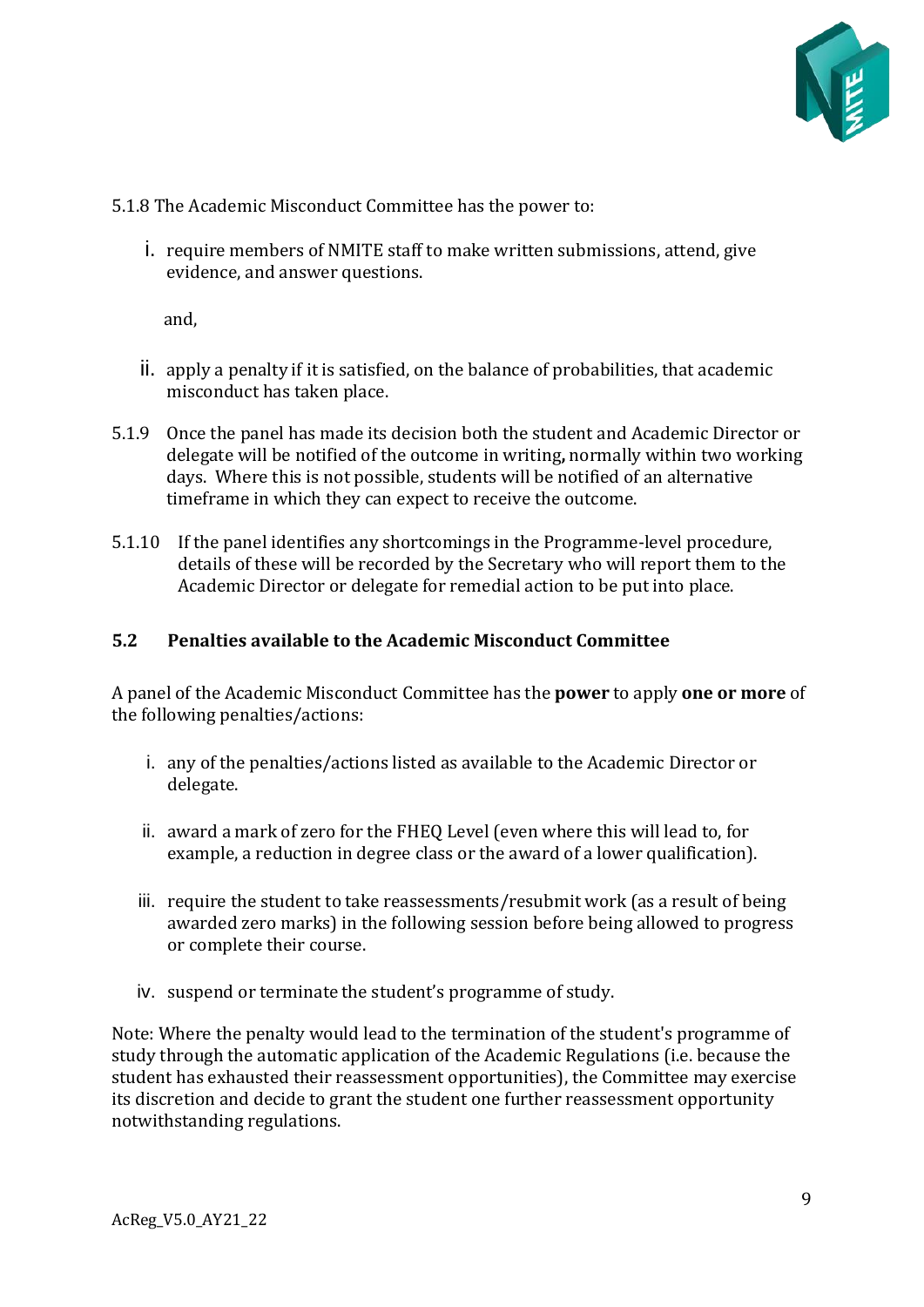

### <span id="page-9-0"></span>**6. Next steps**

- 6.1 Students who consider that NMITE has failed to carry out its duty to act fairly in the application of the Academic Misconduct Policy should write to the President and CEO to request a review of the outcome decision(s).
- 6.2 Students must be aware that being dissatisfied with the outcome alone does not constitute grounds for requesting a review.
- 6.3 In order for a review request to be considered the student must establish the following grounds:
	- i. A procedural irregularity occurred in the handling of the Academic Misconduct Committee Hearing;

and/or,

ii. A compelling argument that the decision and/or penalty was unreasonable and/ or disproportionate.

Such requests should be made within one calendar month of the student being notified of the decision of their Academic Misconduct Committee hearing.

- 6.4 Where necessary, the President and CEO, or delegate acting on their behalf, may liaise with the Chair of the Academic Appeals and Misconduct Committee in conducting the review and in determining an appropriate outcome.
- 6.5 The review stage will not usually consider the issues afresh or involve further investigation. The reviewer can:
	- i. Reject the claim and issue the student with a Completion of Procedures letter;

or,

ii. Uphold the claim and substitute a decision on behalf of NMITE. 

# <span id="page-9-1"></span>**7. Completion of Procedures and the Office of the Independent Adjudicator**

7.1 As required by the Office of the Independent Adjudicator (OIA), if NMITE are unable to resolve the case to the student's satisfaction, and there are no further steps available to the student, NMITE will issue a formal "Completion of Procedures" letter within 28 days of the outcome being determined. This provides formal confirmation that the student has exhausted the internal procedure and is required for their case to be considered by the OIA.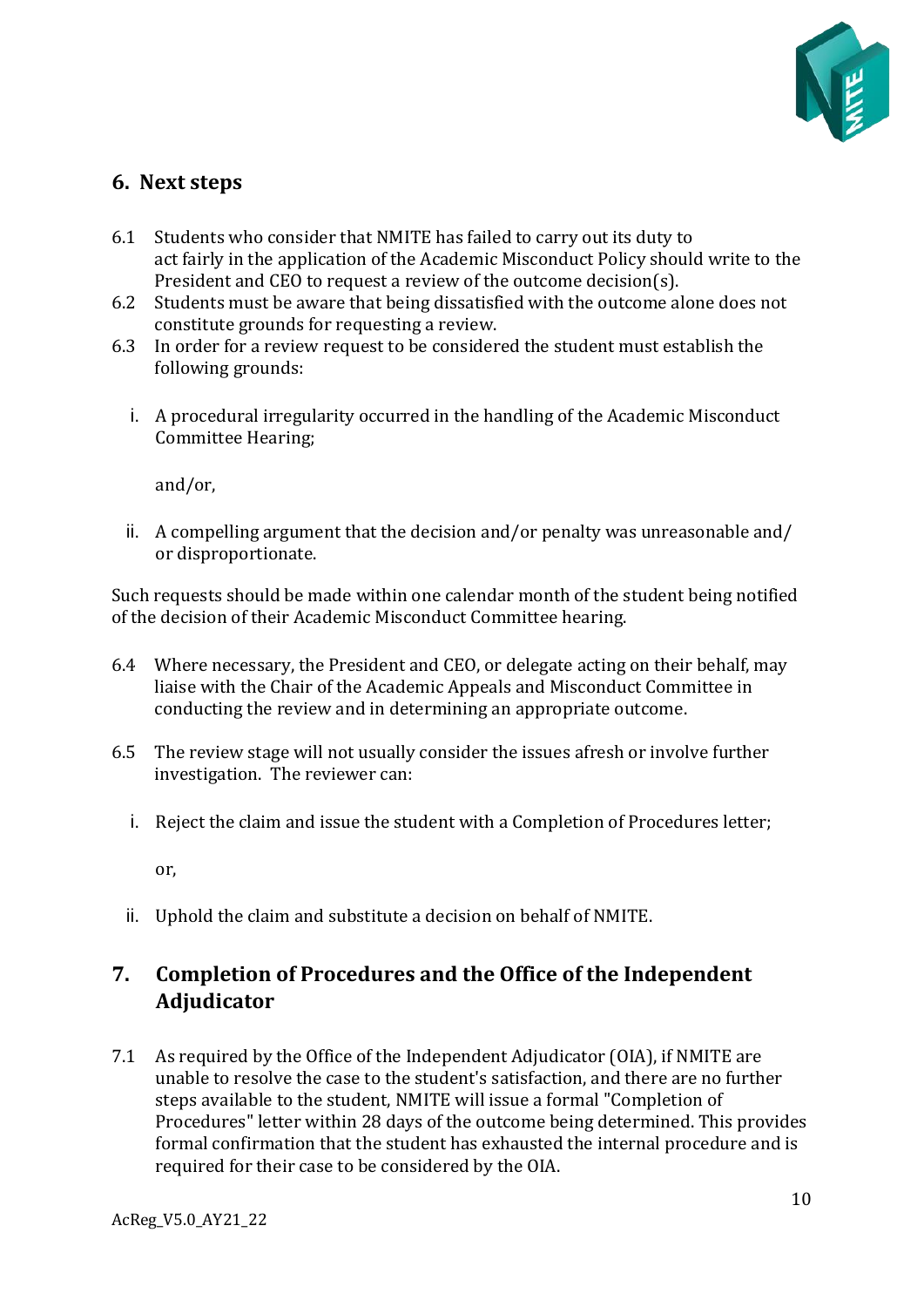

7.2 Once the internal procedures of the academic misconduct policy have been completed, if the student is still not satisfied with the outcome, they may take their case to the Office of the Independent Adjudicator (OIA).  The OIA operates externally to NMITE. It will not normally look at a case unless and until all relevant internal procedures have been exhausted. Further information is available from the OIA website [www.oiahe.org.uk](http://www.oiahe.org.uk/)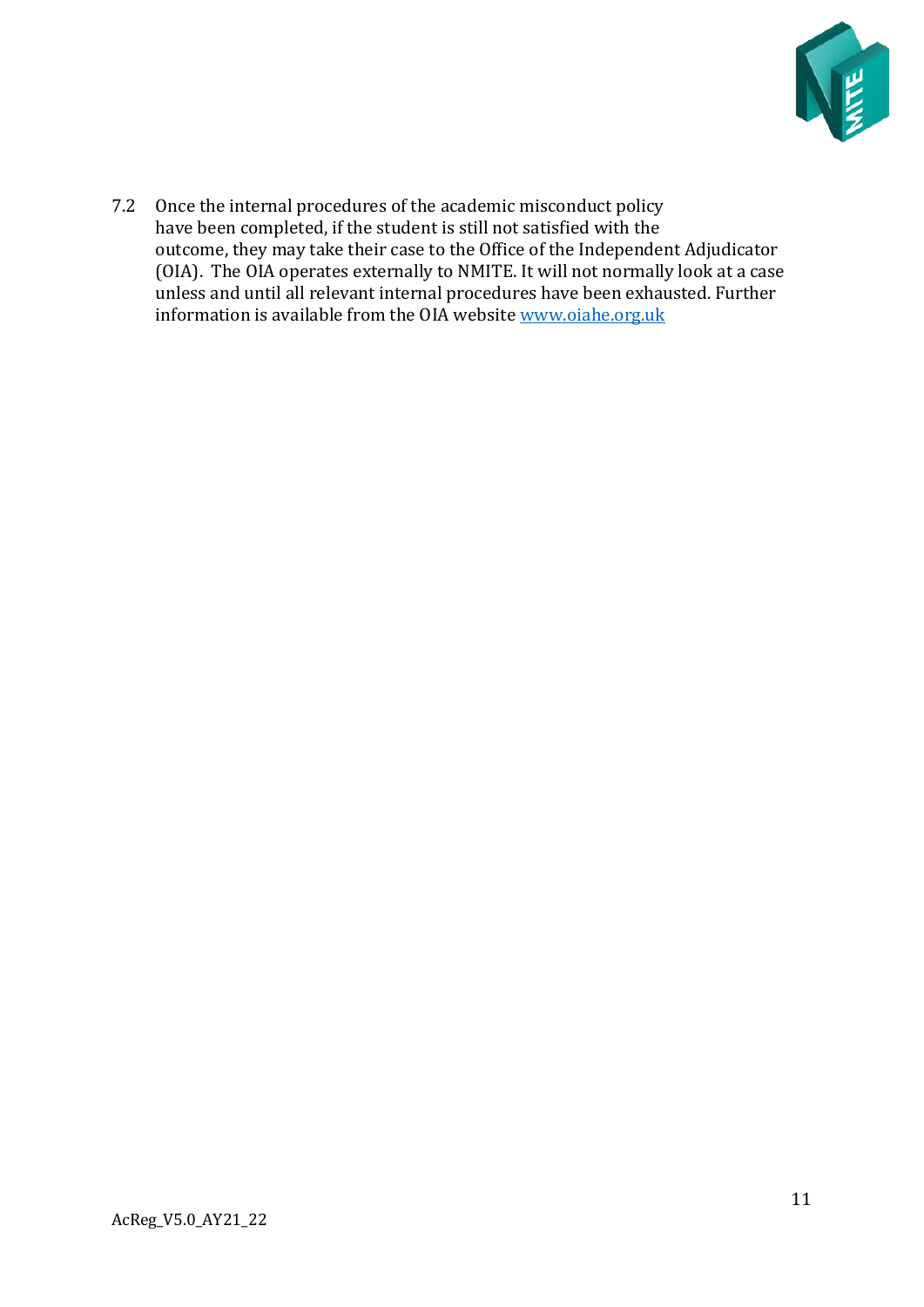

# **Appendix 1 – Academic Misconduct Procedure**



<span id="page-11-0"></span>Please note: Any student who considers that NMITE has failed to discharge its duties under this procedure should refer to Sections 6 and 7 of the Academic Misconduct Procedure